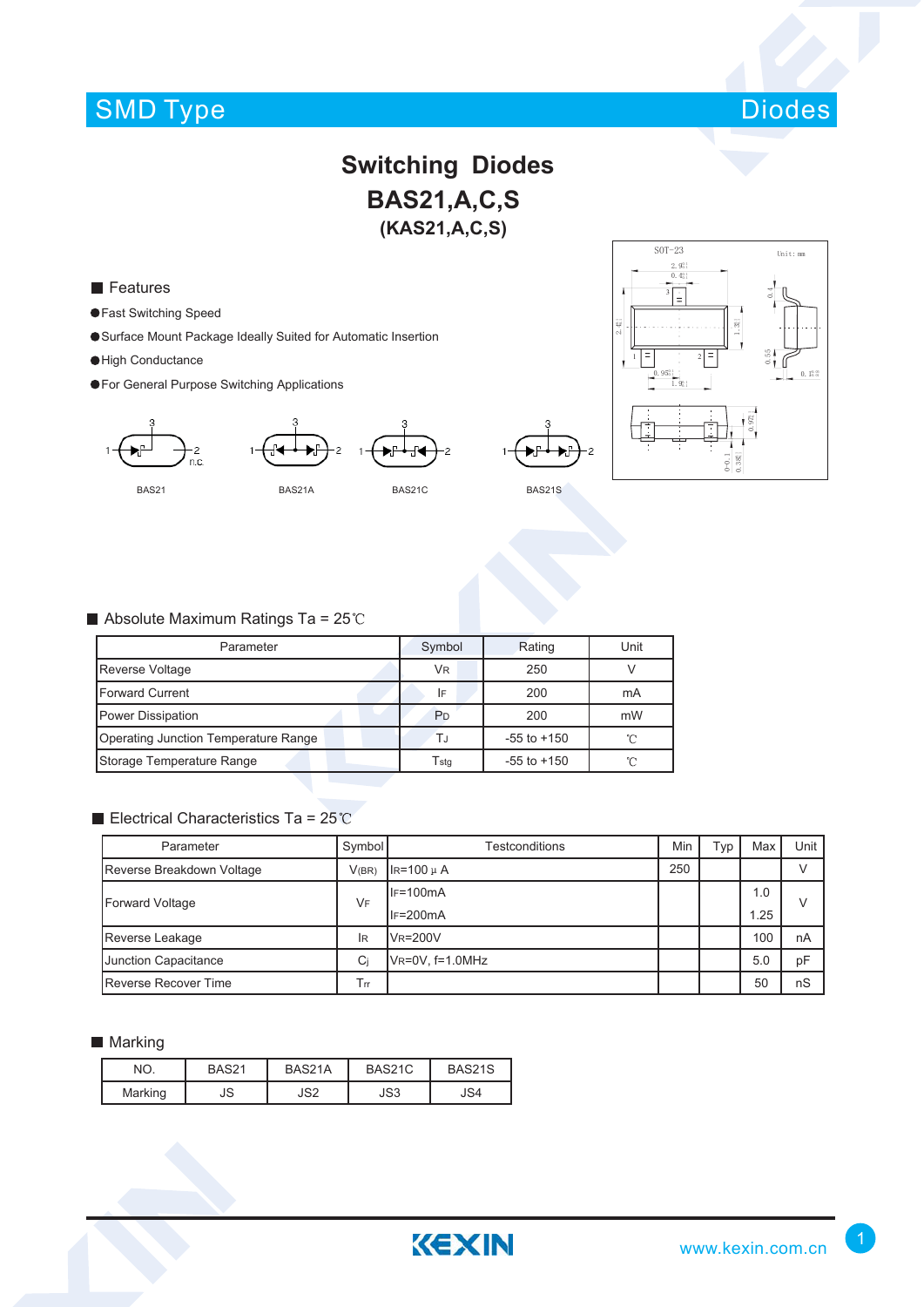## SMD Type



**BAS21,A,C,S (KAS21,A,C,S)**

■ Typical Characterisitics *handbook, halfpage* 0 100 T<sub>amb</sub> (°C) 200 300 200  $0\frac{L}{0}$ 100 I F  $(mA)$ 

Device mounted on an FR4 printed-circuit board.

Fig.1 Maximum permissible continuous forward current as a function of ambient temperature.



(1)  $T_i = 150 °C$ ; typical values.

(2)  $T_j = 25 °C$ ; typical values.

(3)  $T_j = 25$  °C; maximum values.

Fig.2 Forward current as a function of forward voltage.



Based on square wave currents.

 $T_j$  = 25 °C prior to surge.

Fig.3 Maximum permissible non-repetitive peak forward current as a function of pulse duration.